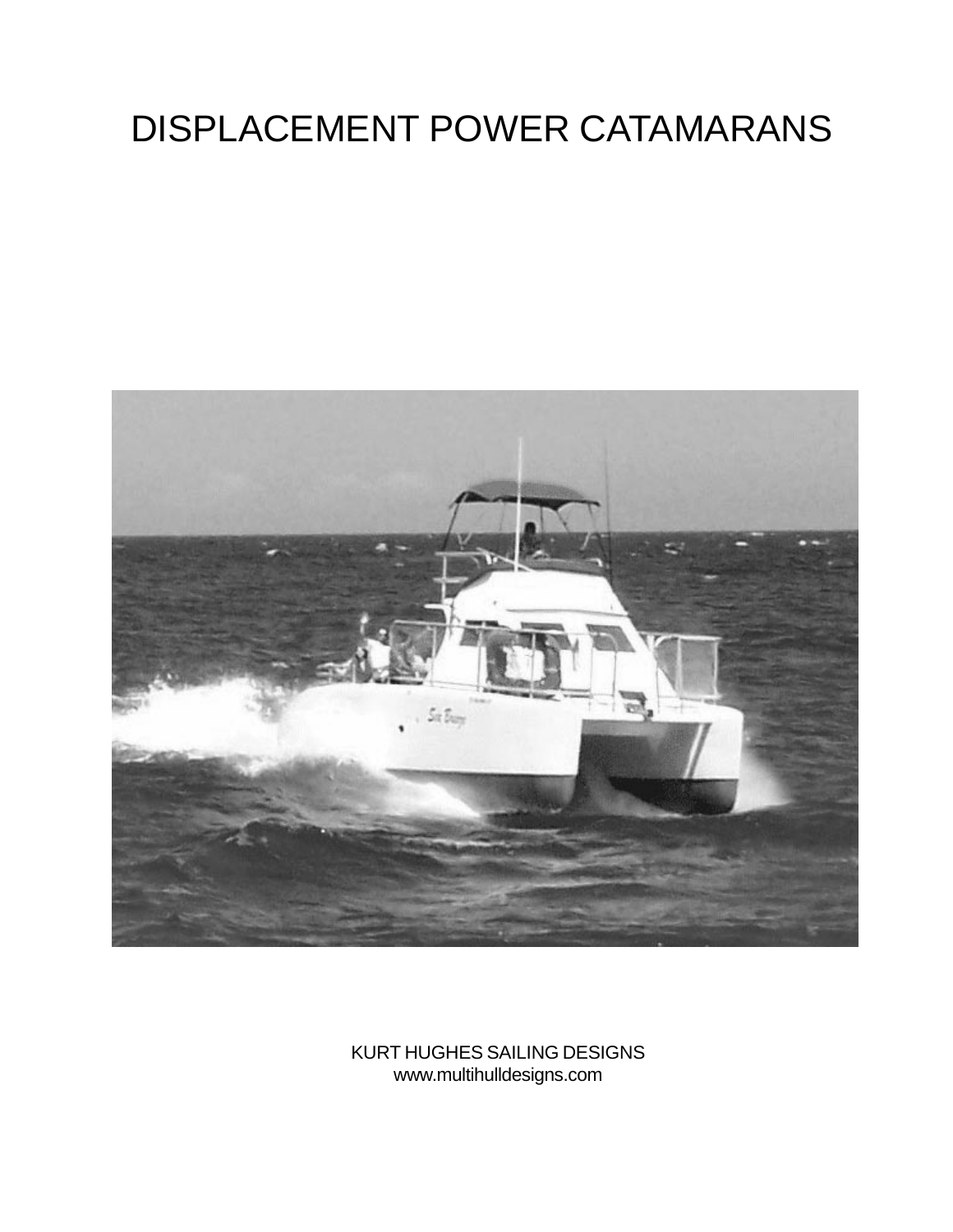# Displacement Power Cats

Most of the large power catamarans that I see are designed by large design offices, and in my opinion, designed badly. They have poor efficiency, and a relatively unpleasant ride, compared to what they could deliver. There are significant reasons for those shortcomings. Those reasons have to do with the decision makers who order the plans and the vessels.

I have been designing power catamarans for about 20 years now. Most of my clients have been owner-operators; people who knew firsthand what constituted a good design.

Designs for larger organizations need something else. Because I usually deal usually with experienced watermen, I have been shielded from inexperienced decision-makers. Larger organizations will often have decision makers who are not watermen. They do not know what makes up a good design. They depend on heavily accredited experts. The accredited experts have credentials, but the wrong experience to do good catamarans. They cannot yet design great power catamarans. And I need to do a better job of explaining what I do to make the best designs.

The mainstream design office catamarans that I see look that way because those gold plate offices are most familiar with designing single hull vessels. They come from a very conservative design place. They know what works for a single hull boat, and the cats they design are even better boats. Their cat designs resemble their single hull designs. Why change that?

I come from a racing sailing multihull background. The goal in designing those was to reduce vessel drag in every way possible. Usually that meant creating easily driven hulls, and elegant engineering to keep weight down. If I had adopted the mainstream design office paradigm of just-add-more-power, it meant I was doing something wrong, and was a mistake.

From the vantage point of 2008, it looks like these big design offices with figure this out in about 5 years, with the impetus coming from new, younger designers they hire. At that point people will note that I am doing displacement hull designs like, Nigel Gee for example, which will be a huge irony. This is how I think it happened. Lets look at some 65' passenger boats as examples.



# Displacement Single Hull.

These boats have a top speed of about 10 and a half knots, are very efficient up to that speed, and are seen as very traditional. To go 10 knots as a 65' vessel they might need as little as 120 hp. Waterline length determines the top speed. The longer the waterline, the faster the top speed will be, up to the hull-speed wall of about ten knots. They are never seen as fast. My picture is a fishboat, but the hull would be the same as on a passenger vessel.



DISPLACEMENT SINGLE HULL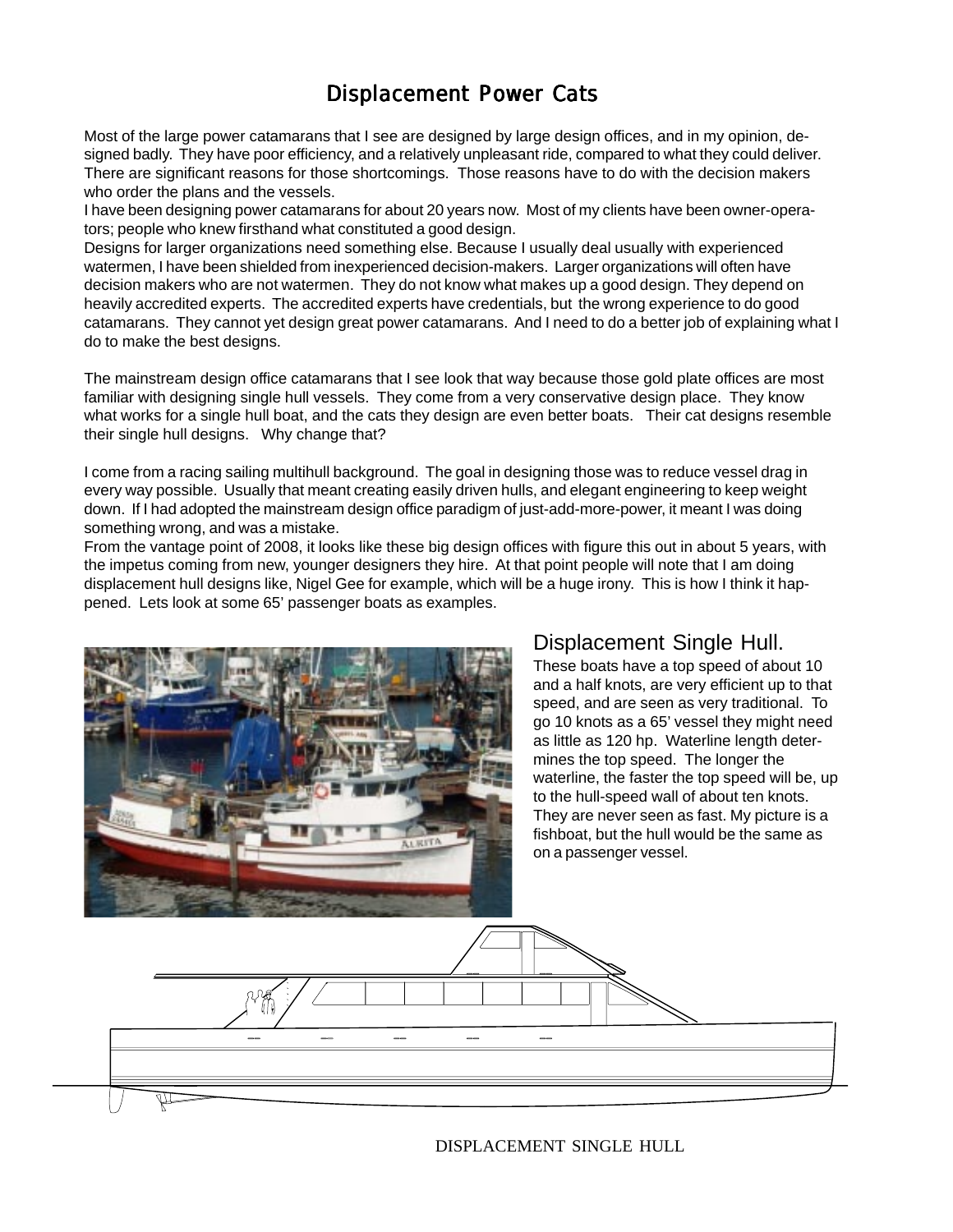

## Planing Single Hull

This configuration is the only way to get a single hulled craft up above hull speed. The top speed is only dependant on power applied. To do 30 knots it would take some 1500 hp or more depending on weight.

The ride is rough in waves. Below planing speed, they are very



#### PLANING SINGLE HULL

inefficient. The look of these craft implies a modern, fast boat and is very popular. The long, overhanging bows convey the look of speed. A fast single-hull powerboat must look this way.



## Planing Catamaran

The planing cat's ride is still rough compared to displacement cats, but better than on a planing single hull boat. The top speed of these craft again are only dependant on the amount of power applied. Oddly, power needed, and efficiency are not much better than single hull planing craft, at planing speeds. Below planing speed, they are more efficient than single hull boats, but much less efficient than displacement catamarans. They will require some 1500 hp to do 30 knots, depending on weight.

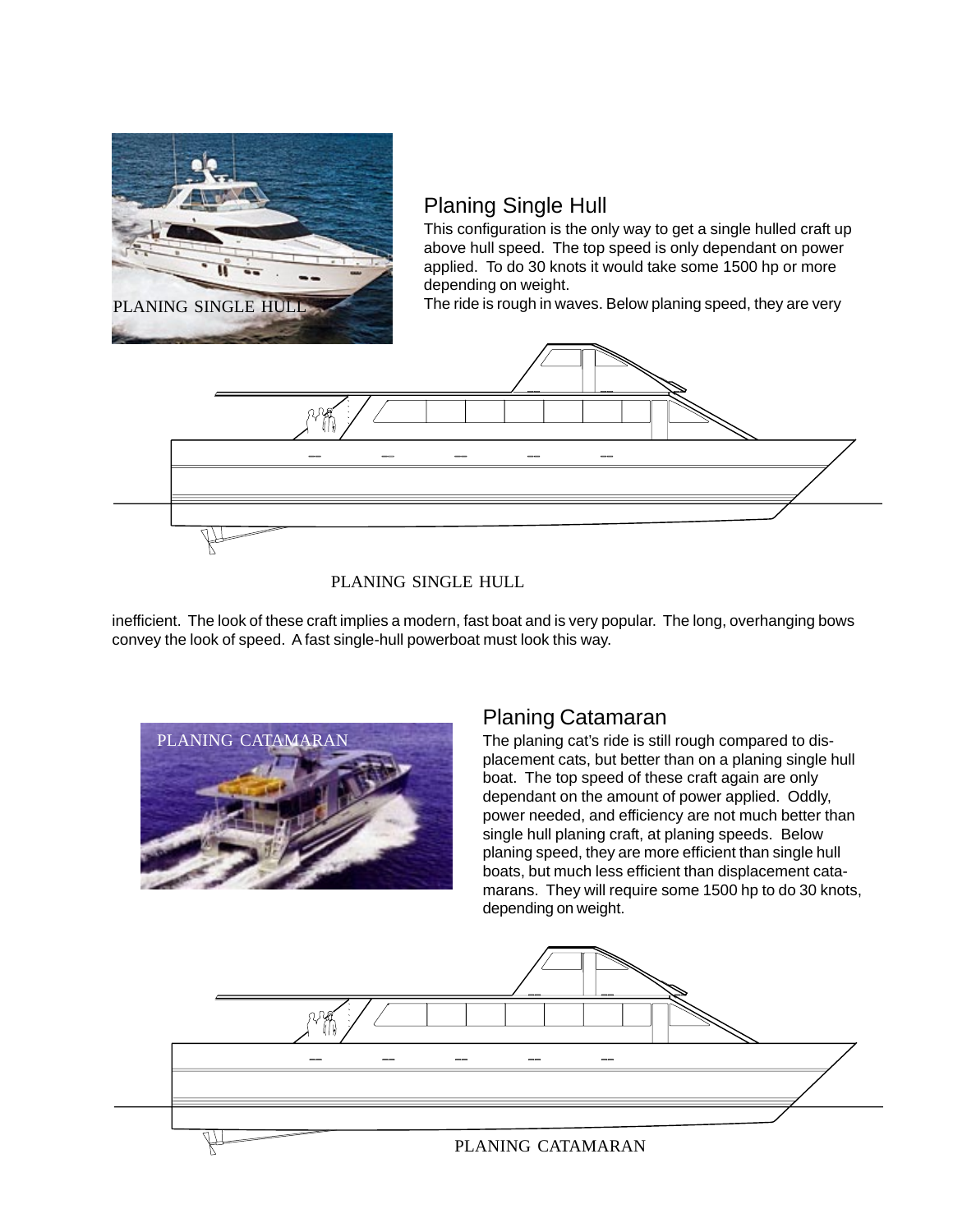Being capable of 30 knots is not always an advantage however. It can be a disadvantage if less speed is needed.

As charter operator Rob Bryan relates about planing cats, "Again the weather or seas. When the seas are 3' to 4' you can't do 30 kts. I ran a Bellcraft planing cat in the Keys. We could only run on plane about half the time.

30k is great the limited amount of time you can run that fast. but usually it will be too rough to run that fast. I like the wave piercer idea but don't really have the room for the extra length on these boats. I estimate that the boats can run 30kts 10% of the time, 20kts 40% of the time and 12 to 15 the balance. Hence my aversion to planing hulls."

## Displacement Catamaran

#### Designed to Look Like a Planing Catamaran

An odd permutation of the types of catamarans available has actually been around for a few years. In fact we are awash in them. It is a displacement catamaran that looks like a planing catamaran. It does not have enough power to get up on a plane, but since it typically has deep transoms and long bow overhangs, it is an inefficient displacement catamaran also. Typically they are metal and controlling weight is of no importance to their designers. To the corporate decision makers, it looks fast, so what more can one want? I have recently been asked if I would change my efficient displacement catamaran designs to look like one of these; to look fast. That is quite an irony to evolve a design approach that optimizes a vessel type and be asked to design one like a corporate monohull design office would do. This configuration has the worst of both spheres.



This is an interesting example of a displacement catamaran designed to look fast no doubt. It has the planing cat look. That however gives it less speed ability plus a worse ride and worse economy. The famous design offices with little catamaran experince mimic each other in the old paradigm.

If speeds under about 3 times hull speed are acceptable, (which for our 65, is about 32 knots) a displacement catamaran delivers the best ride and best economy.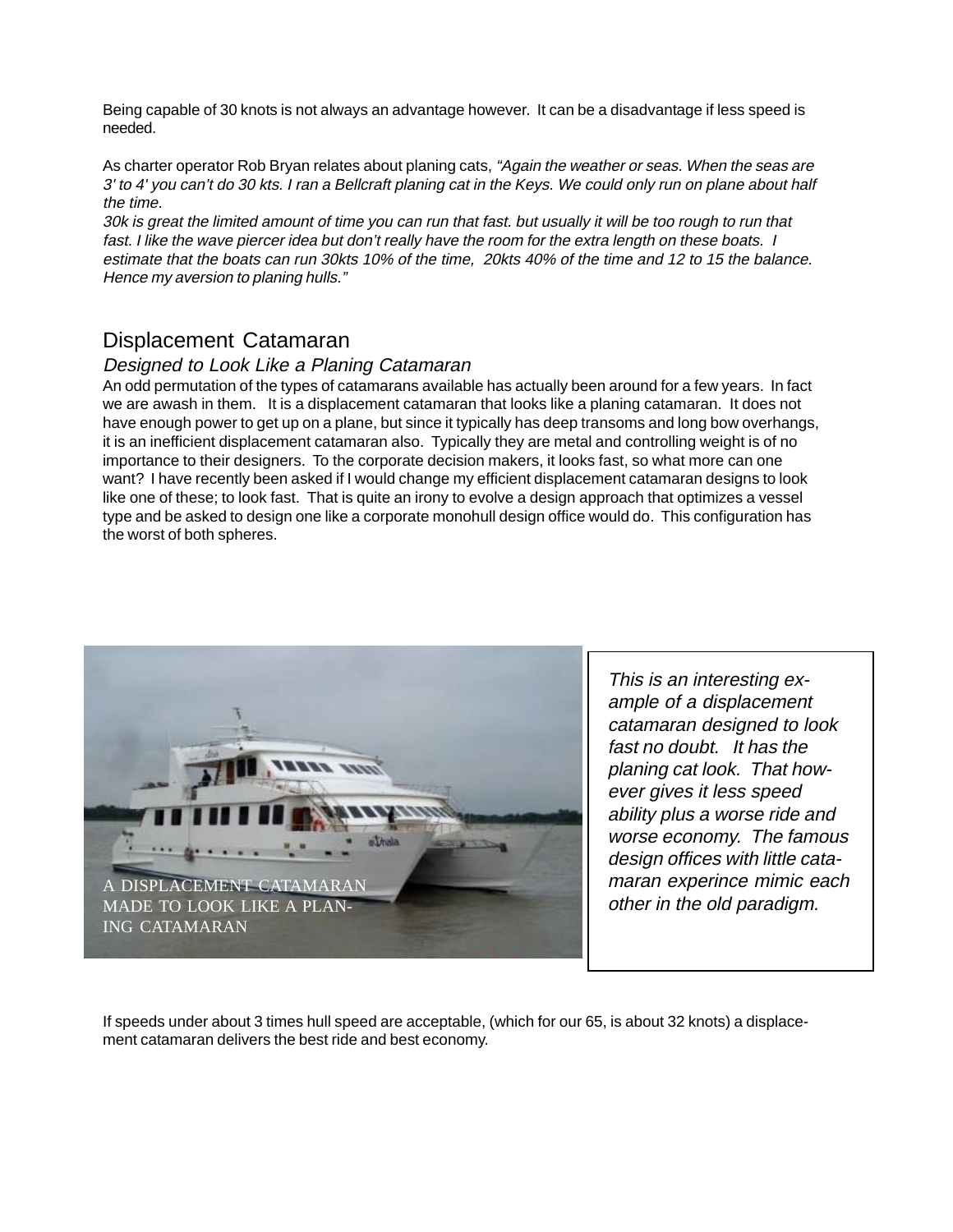

## Displacement Catamaran

The top speed for our 65 displacement cat is about 30 knots. The ride is the best of any of the other types in this list. It is significantly better than any of the other design types due to the "soft" hull sections and the relatively long waterline length, combined with slender hulls. .

Fuel efficiency is also the best of any of the types in the list. Again, it is significantly better, especially at speeds just down from top speed. And again with displacement hulls, waterline length determines the top speed, so longer is better. The power needed to do 30 knots is about (2) 450 hp or 900 hp.

One live example of a displacement catamaran is the HoloHolo on Kauai. See www.holoholocharters.com Its 62' long, weighs about 25,000 lbs, has a pair of 440 hp engines and operates in some of the most severe



#### DISPLACEMENT CATAMARAN

waters in the US. When I was on it we were going 28 knots

most of the way according to my GPS. Both ways. About 40 people were along with us that day. As a displacement cat, that speed is not pounding the passengers like a planing cat would.

So what is the catch? Why don't those large, gold plate design offices do slender hulled, efficient displacement power catamarans?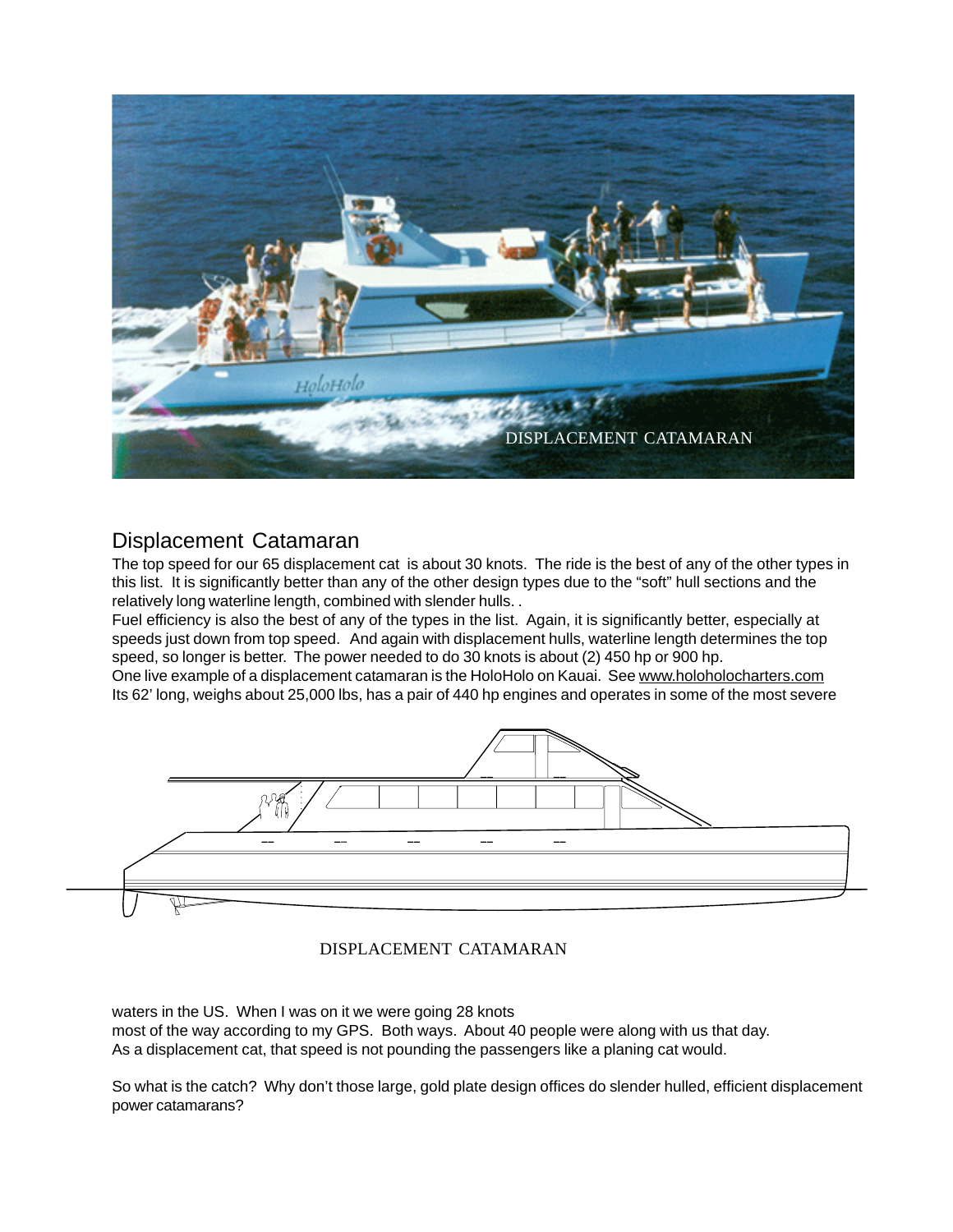I say that the problem is that displacement cats don't look fast to corporate, less-experienced decision makers. In profile, to most people in the old paradigm, any fast boat has to have big bow overhang. A vertical bow looks slow to them. The idea that a vertical bow makes a longer waterline, and thus higher speed, has not yet percolated down to corporate owners. The idea that a longer waterline gives a better ride has even farther to percolate down. I also recognize the visual comfort of the overhanging bow pushing back the water. Despite being inefficient in a catamaran, it feels comforting.

It does make sense. They don't have time to take a Westlawn class, so they ask large, corporate design firms for advice. These are the same offices who have been doing power single hull vessels for years. It's the only language they speak. The only advice these offices can give is to design heavy planing catamarans with overhanging bows.

 Displacement cats do require more care to design and more rigorous engineering to perform as well as they do. Weight and clearance are more important than with heavy, overpowered cats.

#### Weight

A displacement hull powercat will have the longest and narrowest possible hulls for the size of boat. Naturally it will strive have the longest possible waterline. That waterline length gives a higher top speed and a smoother ride. It will also try to keep its transom from running under water. That will save a lot of drag. The narrow length/beam ratio helps the hull keep going in horrible weather without being thrown around as much as a fuller hull would be.

Slender, shallow hulls are only possible if the weight is kept off of the vessel as much as possible. That requires the rigorous engineering that I do. Foam cores and proper laminate design and fiber orientation must be used throughout the vessel. My designs will meet ABS, or DNV structural classing society requirements, though they are a minimum. A good composite multihull designer goes far past the classing society requirements. Large corporate design offices that are used to designing metal single hull vessels are not much concerned about weight, and would probably not be very knowledgeable about how to keep weight out of a catamaran anyway.

#### Bridgedeck

A high bridgedeck lets a fast catamaran keep moving through big waves much better than a low bridgedeck does. In the old design office paradigm, they make the bridgedeck low and then add more structure, which is weight, to it to keep the wave slamming from damaging the boat. Those wave slams slow the boat down though, besides making the ride rough. Good designs reduce drag in every way possible.

Notice how all these design features are interrelated.

In conclusion, people who want smooth riding, economical and long range ocean powerboats will do best to choose displacement catamaran hulls, by designers experienced in catamarans. Hulls that are as narrow as possible to carry the weight will reward operators with great economy and a great ride.

I had just about finished this article, when the then latest issue of Professional Boatbuilder arrived. The April/ May 2007 issue has a textbook case of what I am writing about here. Again, a world famous monohull design office tries their hand at designing a charter catamaran. Almost every feature of the featured 82' catamarans are like a pair of relatively thin monohull hulls welded together. It has what looks like two hard chine planing hulls, but ones that have a top speed of just 20 knots. That was the targeted speed; the actual speed was less. They have the classic monohull speedboat overhanging bows, hard chines, and deeply dragging transoms. That 20 knot speed is well back into the middle displacement speed range. The displacement speed range for that size catamaran could top out at about 38 knots. There is no reason to make that configuration of catamaran hull a planing design. Except that designers who don't know catamarans look to the work of large, famous design offices for those cues when they finally get a fat comission to design a cat. And being famous, they probably get fees many times bigger than experienced catamaran designers. It makes me cranky. Instead of form following function, it becomes form follows myth.

It occurs to me that small design offices who design efficient catamarans must become some kind of crusaders.